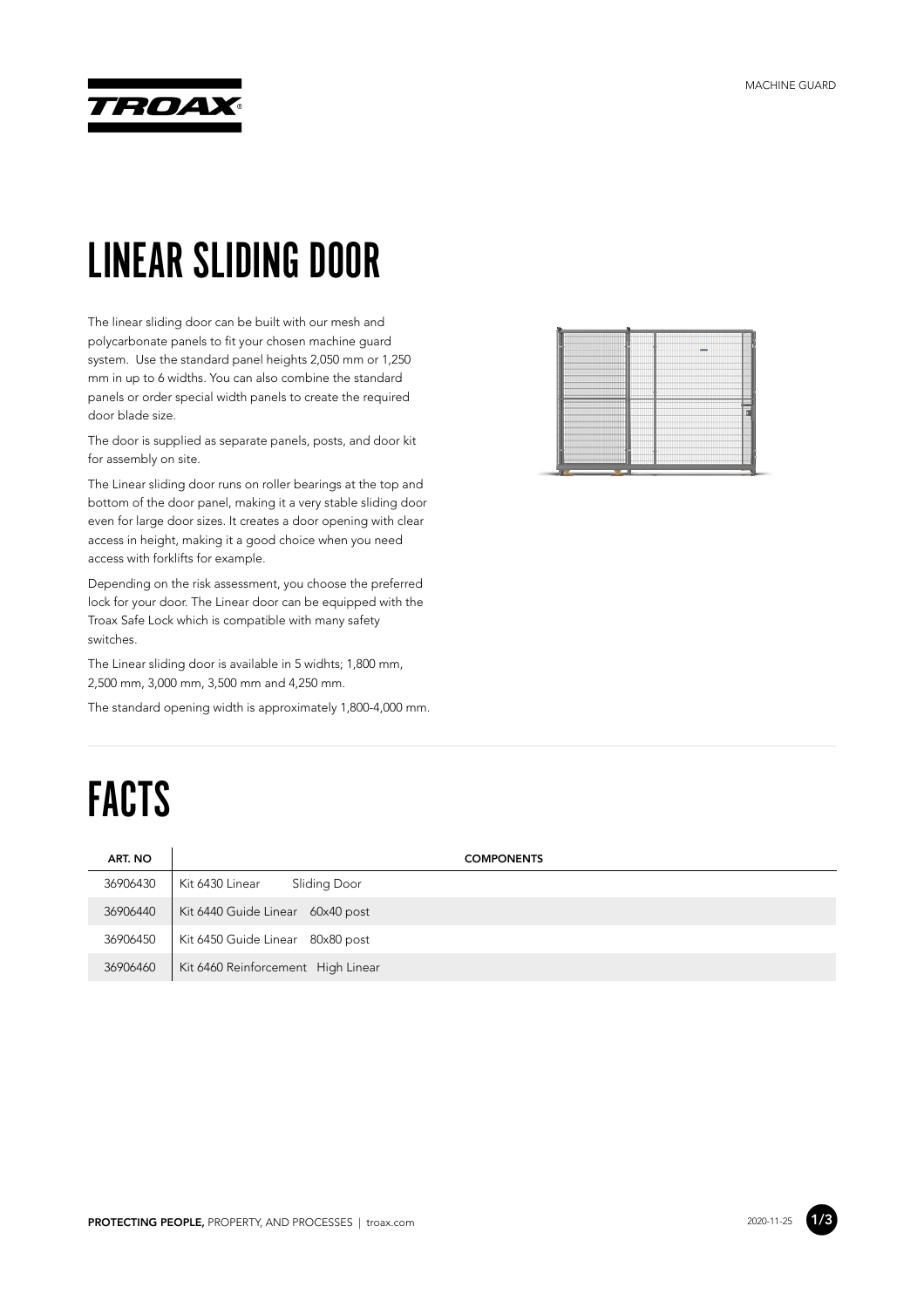

#### ACCESSORIES











SAFE LOCK PLD SAFE LOCK PLE SAFE LOCK PLD GL
SAFE LOCK PLE GL
SAFE LOCK PLD

LOCK

# COMBINE WITH







POST 60X40 POST 80X80 PANEL ST30 PANEL ST PC